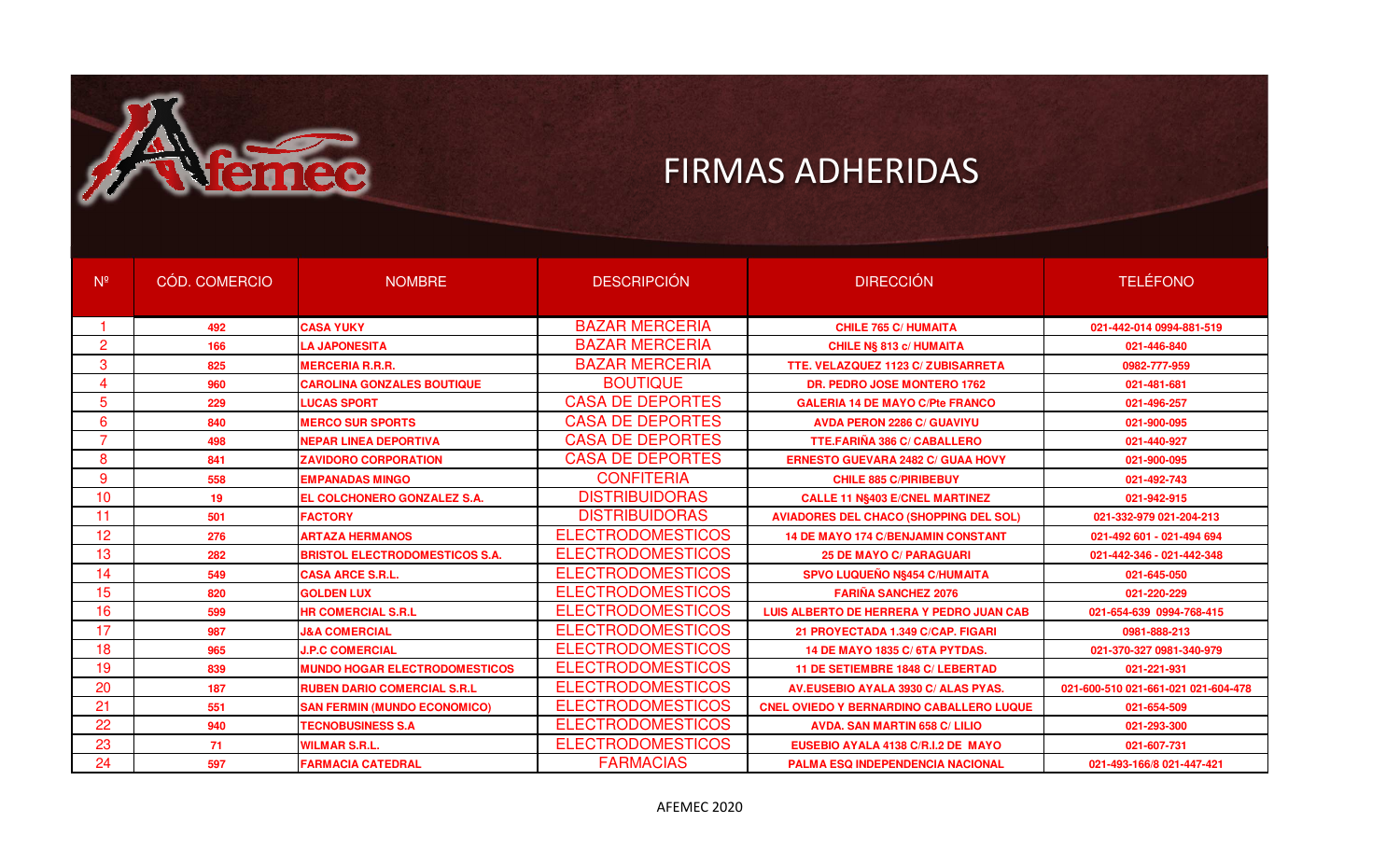

| $N^{\circ}$ | CÓD. COMERCIO | <b>NOMBRE</b>                         | <b>DESCRIPCIÓN</b>          | <b>DIRECCIÓN</b>                              | <b>TELÉFONO</b>                  |
|-------------|---------------|---------------------------------------|-----------------------------|-----------------------------------------------|----------------------------------|
|             |               |                                       |                             |                                               |                                  |
| 25          | 52            | <b>FARMACIA GLAMOUR</b>               | <b>FARMACIAS</b>            | <b>INDEPENDENCIA NACIONAL 728</b>             | 021-494-652                      |
| 26          | 292           | <b>FARMACIA ITALIA</b>                | <b>FARMACIAS</b>            | YEGROS Nø1044                                 | 0981-488-895                     |
| 27          | 275           | <b>SCAVONE HNOS-SA.FCIA CATEDRAL</b>  | <b>FARMACIAS</b>            | <b>PALMA 102 ESQ. IND.NACIONAL</b>            | 021627-7000 0983-214-415         |
| 28          | 579           | <b>FONOLUZ S.A</b>                    | <b>FERRETERIAS</b>          | AV. PROCERES DE MAYO 740 E/ ITALIA            | 021-212-000 021-212-780          |
| 29          | 975           | <b>HERRERIA PEREIRA</b>               | <b>FERRETERIAS</b>          | <b>JOSE DAVALOS 1172 C/ ROSA PEÑA LAMBARE</b> | 021-907-897                      |
| 30          | 165           | <b>BOHEME</b>                         | <b>FLORERIAS</b>            | <b>DOMINICANA c/ ESPAÑA</b>                   | 021-203-687 0981-406-000         |
| 31          | 234           | <b>FUTURO</b>                         | <b>FUNERARIAS</b>           | <b>BRASIL 976 C/ TTE, FARIÑA</b>              | 021-223-858                      |
| 32          | 231           | <b>PARQUE SERENIDAD</b>               | <b>FUNERARIAS</b>           | <b>ESPAÑA 693 Y BOQUERON</b>                  | 021-207-013                      |
| 33          | 330           | <b>PREVISION S.A</b>                  | <b>FUNERARIAS</b>           | <b>ITURBE ESQ.LUIS A HERRERA</b>              | 021-449-998                      |
| 34          | 991           | <b>LABORATORIO MENDEZ</b>             | <b>LABORATORIOS</b>         | <b>TOBATI 202 ESQ. AREGUA (VILLA ELISA)</b>   | 021-930-423                      |
| 35          | 994           | <b>TRAUMEDIC</b>                      | <b>LABORATORIOS</b>         | <b>TEODORO S MONGELOS C/ GRAL, SANTOS</b>     | 021-202-002                      |
| 36          | 181           | <b>MACONST</b>                        | <b>MAT. DE CONSTRUCCION</b> | <b>CERRO CORA C/ FORTIN TOLEDO</b>            | 021-504-813 / 021-502-732        |
| 37          | 379           | <b>COLCHONES TIGRE</b>                | <b>MUEBLERIAS</b>           | <b>TTE, FARINA 802 ESQ, TACUARY</b>           | 021-448-612/494-753 0982-117-917 |
| 38          | 836           | <b>MUEBLES POLA LUIS &amp; MARIAN</b> | <b>MUEBLERIAS</b>           | <b>RUTA TRANS CHACO</b>                       | 021-293-035                      |
| 39          | 122           | <b>OPTICA ASUNCION</b>                | <b>OPTICAS</b>              | <b>BRASIL 620 C/ AZARA</b>                    | 021-210-929 021-214-967          |
| 40          | 481           | <b>OPTICA BUENA VISTA</b>             | <b>OPTICAS</b>              | <b>MONTEVIDEO 538 C/OLIVA</b>                 | 021-494-981                      |
| 41          | 21            | <b>OPTICA CARRON S&amp;MAISA</b>      | <b>OPTICAS</b>              | <b>CERRO CORA 818</b>                         | 021-498-100                      |
| 42          | 124           | <b>OPTICA CERRO CORA S.R.L.</b>       | <b>OPTICAS</b>              | <b>CERRO CORA 1070 C/ BRASIL</b>              | 021-220-491                      |
| 43          | 114           | <b>OPTICA EYEWEAR S.A.</b>            | <b>OPTICAS</b>              | <b>CERRO CORA 818 C/TACUARY</b>               | 021-498-100                      |
| 44          | 263           | <b>OPTICA KARIN ARMELE OKA</b>        | <b>OPTICAS</b>              | <b>MCAL. LOPEZ 848 C/ TACUARY</b>             | 021-497-545                      |
| 45          | 128           | <b>OPTICA NESSI S.R.L.</b>            | <b>OPTICAS</b>              | E.V. HAEDO 668 C/O'LEARY                      | 021-212-281                      |
| 46          | 360           | <b>OPTICA PUPPILENTS</b>              | <b>OPTICAS</b>              | C A LOPEZ C/DR PAIVA                          | 021-421-198                      |
| 47          | 113           | <b>OPTICA SANTA LUCIA S.R.L.</b>      | <b>OPTICAS</b>              | PALMA 276 C/ CHILE                            | 021-491-752                      |
| 48          | 614           | <b>COSAS S.R.L</b>                    | <b>RAMOS GENERALES</b>      | <b>CAAZAPA E/BARTOLOME DE LAS CASAS</b>       | 021-557-169                      |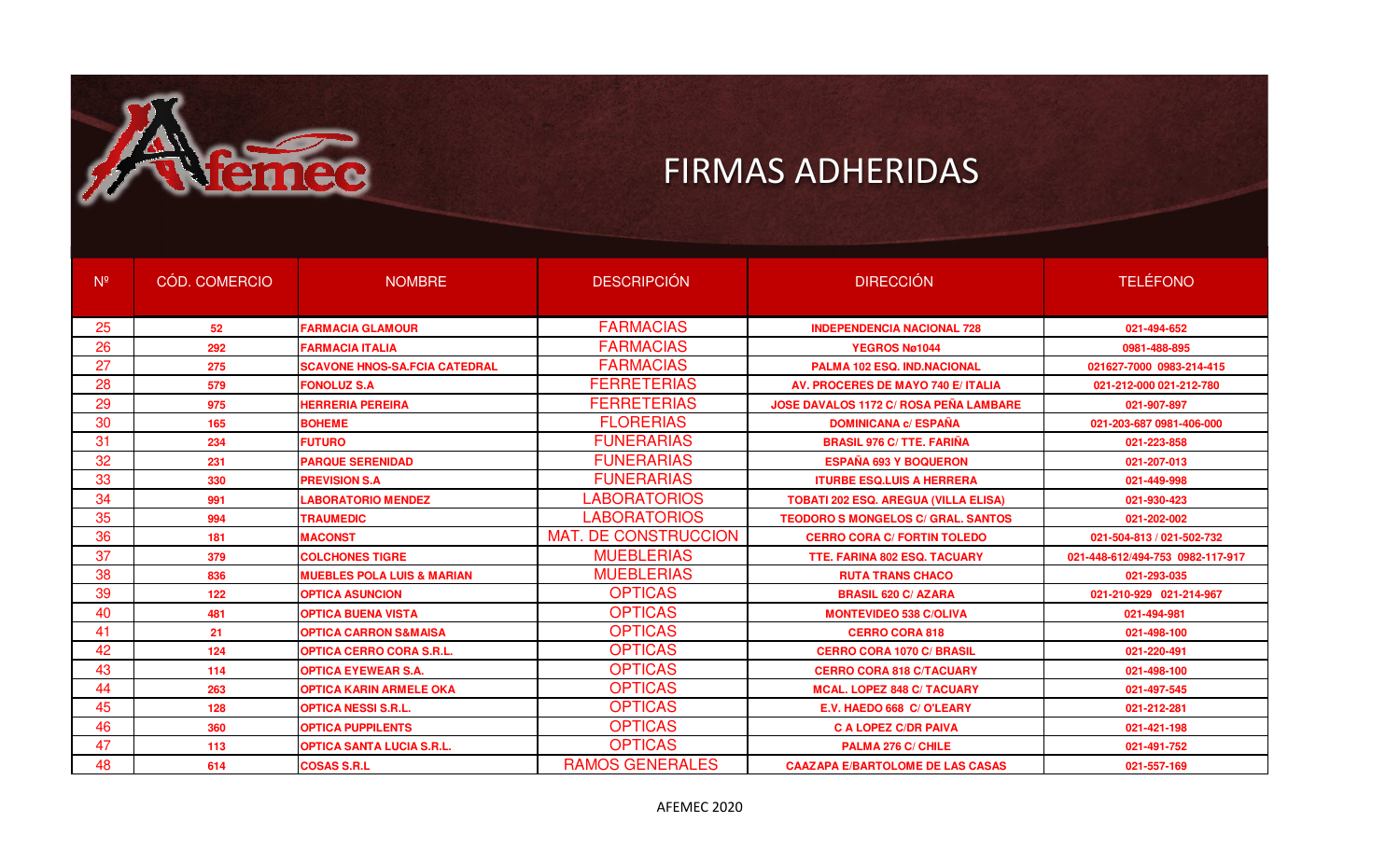

| N <sup>o</sup> | CÓD. COMERCIO | <b>NOMBRE</b>                    | <b>DESCRIPCIÓN</b>             | <b>DIRECCIÓN</b>                               | <b>TELÉFONO</b>          |
|----------------|---------------|----------------------------------|--------------------------------|------------------------------------------------|--------------------------|
| 49             | 615           | <b>DATALAB S.A</b>               | <b>RAMOS GENERALES</b>         | <b>AVDA, ARTIGAS 1645</b>                      | 021-209-126 0976-209-126 |
| 50             | 843           | <b>G.A. HOGAR</b>                | <b>RAMOS GENERALES</b>         | <b>AVDA, ACUÑA FIGUEROA C/ TACUARY</b>         | 0976 939 499             |
| 51             | 842           | <b>LAVADERO SAN JOSE</b>         | <b>RAMOS GENERALES</b>         | <b>JULIA MIRANDA CUETO C/ SATURIO RIOS</b>     | 0981-949-534             |
| 52             | 324           | <b>MEKA SHOP</b>                 | <b>RAMOS GENERALES</b>         | <b>ROSA MASSI C/JOSE CATALDI</b>               | 0981-121 581             |
| 53             | 924           | <b>MERCOLUZ S.R.L</b>            | <b>RAMOS GENERALES</b>         | <b>AV. EUSEBIO AYALA 4585 KM5</b>              | 021-509-777              |
| 54             | 325           | <b>OPTICA MEISTER</b>            | <b>RAMOS GENERALES</b>         | <b>INGAVI 8000 C/ CNEL, CAZAL</b>              | 021-526-595              |
| 55             | 985           | <b>RESPLANDOR DEL SOL</b>        | <b>RAMOS GENERALES</b>         | <b>JULIO CESAR FRANCO NRO 9009</b>             | 0983-443883              |
| 56             | 609           | <b>SALEMMA MULTIPLAZA</b>        | <b>RAMOS GENERALES</b>         | <b>MULTIPLAZA</b>                              | 021-441-261              |
| 57             | 989           | <b>SPA BASILIA GONZALEZ</b>      | <b>RAMOS GENERALES</b>         | PIRIZAL C/NANAWA MARIANO ROQUE ALONZO          | 0985-621-389             |
| 58             | 827           | <b>TUPI S.A</b>                  | <b>RAMOS GENERALES</b>         | <b>BOGGIANI Y MUSICOS DEL CHACO</b>            | 021-569-9000             |
| 59             | 515           | <b>AMATISTA JOYAS</b>            | <b>RELOJERIA &amp; JOYERIA</b> | <b>GRAL AQUINO 205 C/GRAL GARAY (LUQUE)</b>    | 021-645-070 0981450-0593 |
| 60             | 22            | <b>JOYERIA y RELOJERIA UCEDO</b> | <b>RELOJERIA &amp; JOYERIA</b> | CERRO CORA 949 C/ E.E.U.U.                     | 021-497-272              |
| 61             | 568           | <b>CERAMICA PARAGUAYA S.A</b>    | <b>SANITARIOS</b>              | AVDA, STMO, SACRAMENTO Nø2345 C/VIA HERR       | 021-290-060              |
| 62             | 163           | <b>SANITARIOS AMAMBAY</b>        | <b>SANITARIOS</b>              | <b>AVDA EUSEBIO AYALA 1983 C/ A. RODRIGUEZ</b> | 021-206-256              |
| 63             | 365           | <b>SANITARIOS TOMATO</b>         | <b>SANITARIOS</b>              | Avda EUSEBIO AYALA 2162 C/BARTOLOME            | 021-227-606 021-553-994  |
| 64             | 392           | <b>L'UOMO CONPED S.A</b>         | <b>SASTRERIAS</b>              | <b>MONTEVIDEO 340</b>                          | 021-494-509              |
| 65             | 571           | <b>L'UOMO MALL EXCELCIOR</b>     | <b>SASTRERIAS</b>              | <b>MALL EXCELCIOR</b>                          | 021-494-509 021-490-463  |
| 66             | 388           | L'UOMO S.I.R                     | <b>SASTRERIAS</b>              | <b>MONTEVIDEO 340 C/ PALMA</b>                 | 021-494-509              |
| 67             | 319           | <b>LïUOMO SAN LORENZO</b>        | <b>SASTRERIAS</b>              | <b>SAN LORENZO</b>                             | 021-494-509              |
| 68             | 277           | <b>L'UOMO</b>                    | <b>SASTRERIAS</b>              | <b>BATTILANA 2063 C/TTE, BLAS GARAY</b>        | 021-498-545              |
| 69             | 48            | <b>L'UOMO GALERIA</b>            | <b>SASTRERIAS</b>              | <b>GALERIA ASUNCION SUPER CENTRO LOCAL 161</b> | 021-440-761              |
| 70             | 528           | L'UOMO KM. 5                     | <b>SASTRERIAS</b>              | <b>SHOPING MULTIPLAZA KM 5 - LOCAL 234</b>     | 021-523-170              |
| 71             | 527           | L'UOMO KM. 5 - II                | <b>SASTRERIAS</b>              | <b>SHOPING MULTIPLAZA KM. 5 - LOCAL 055</b>    | 021-523-170              |
| 72             | 526           | <b>L'UOMO MONTEVIDEO</b>         | <b>SASTRERIAS</b>              | <b>MONTEVIDEO 340</b>                          | 021-490-463              |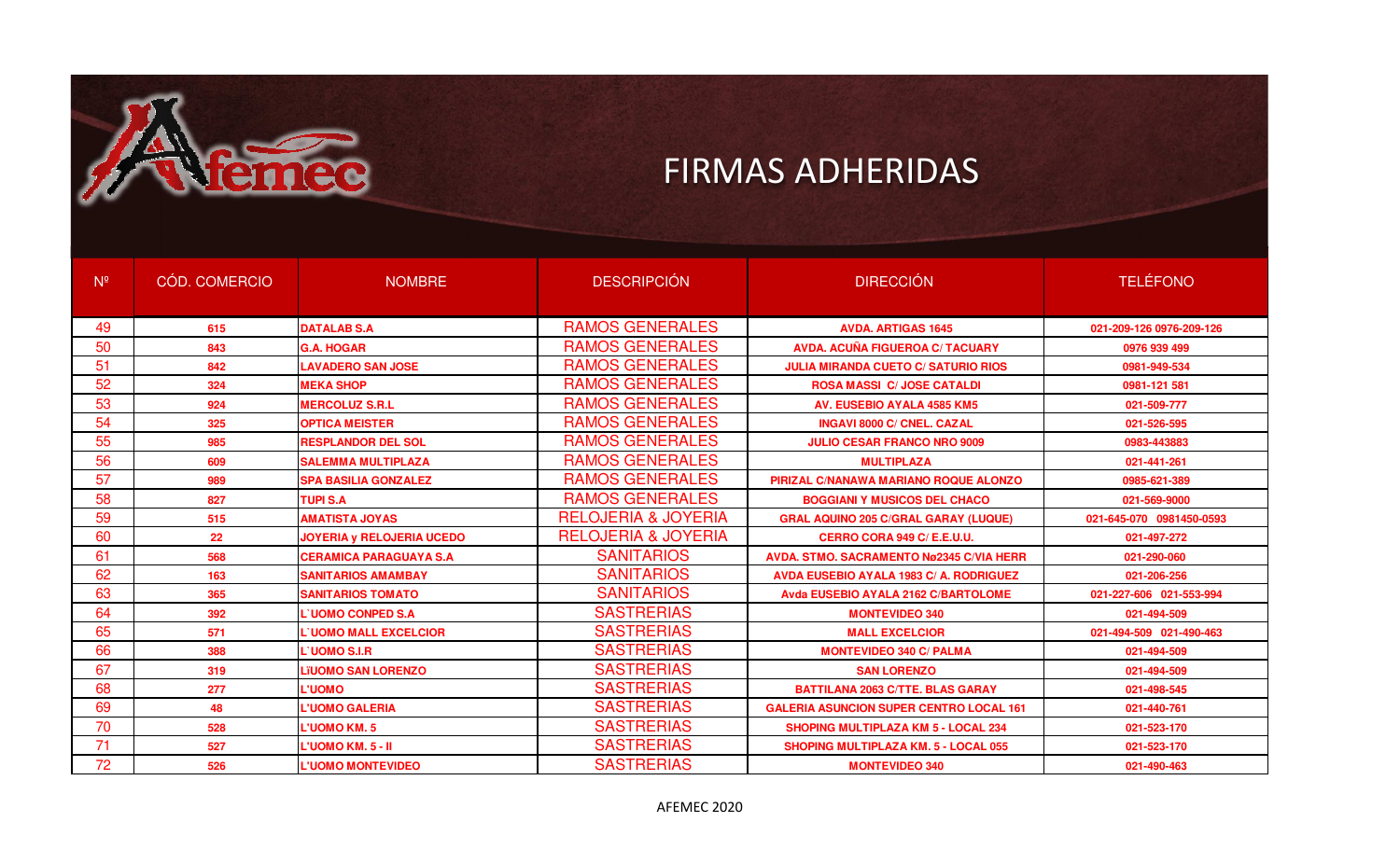

| N <sup>o</sup> | CÓD. COMERCIO   | <b>NOMBRE</b>                               | <b>DESCRIPCIÓN</b>   | <b>DIRECCIÓN</b>                           | <b>TELÉFONO</b>                     |
|----------------|-----------------|---------------------------------------------|----------------------|--------------------------------------------|-------------------------------------|
| 73             | 546             | L'UOMO VILLA MORRA                          | <b>SASTRERIAS</b>    | <b>SHOPPING VILLA MORRA LOCAL 21</b>       | 021-613-970                         |
| 74             | 574             | <b>SASTRERIA SASHA</b>                      | <b>SASTRERIAS</b>    | TTE, FARIÑA 348 E/ ITURBE Y CABALLERO      | 021-448-189                         |
| 75             | 403             | <b>CORONA ODONTOLOGIA PRIVADA</b>           | <b>SEGURO MEDICO</b> | AVDA. RCA.ARGENTINA N§1819C/JOSE MARTI     | 021-609-070 021-611-187 021-612-274 |
| 76             | 440             | E.M.E.                                      | <b>SEGURO MEDICO</b> | ESPAÑA NS 1342 C/GRAL. SANTOS              | 021-210-632                         |
| 77             | 450             | <b>FUTURO S.A. SEPELIOS</b>                 | <b>SEGURO MEDICO</b> | <b>BRASIL 976 C/ TTE. FARIÑA</b>           | 021-688-0000                        |
| 78             | 417             | <b>HOSPITAL DEL CORAZON</b>                 | <b>SEGURO MEDICO</b> | <b>ITAP C/IND.NAC.Bo.SAN MIGUEL-LAMBAR</b> | 021-900-199 - 021-933-540           |
| 79             | 605             | <b>MEDICA</b>                               | <b>SEGURO MEDICO</b> |                                            | 021-229-045/8                       |
| 80             | 432             | <b>MEDICA S.A.</b>                          | <b>SEGURO MEDICO</b> | PONCE DE LEON 152 C/ AVDA. FDO DE LA MOR   | 021-554-752 021-556-503             |
| 81             | 12 <sup>2</sup> | <b>MEDILIFE</b>                             | <b>SEGURO MEDICO</b> | <b>CERRO CORA 1309 C/ CURUPAYTY</b>        | 021-249-5000                        |
| 82             | 446             | <b>OAMI S.A.</b>                            | <b>SEGURO MEDICO</b> | <b>ELIGIO AYALA C/MAYOR FLEITAS</b>        | 021-318-5000                        |
| 83             | 418             | <b>PARQUE SERENIDAD MEMORIAL</b>            | <b>SEGURO MEDICO</b> | PERU 564 C/ESPAÑA                          | 021-212-456<br>021-207-013          |
| 84             | 405             | <b>PARQUE SERENIDAD S.R.L.</b>              | <b>SEGURO MEDICO</b> | ESPAÑA 693                                 | 021-207-013                         |
| 85             | 10              | <b>SAMAP</b>                                | <b>SEGURO MEDICO</b> | <b>CAPITA FIGARY SOBRE BOQUERON 895</b>    | 021-219-6700                        |
| 86             | 402             | <b>SAMAP</b>                                | <b>SEGURO MEDICO</b> | PETTIROSSI 380                             | 021-200-916                         |
| 87             | 404             | <b>SAN BLAS</b>                             | <b>SEGURO MEDICO</b> | <b>ARTIGAS C/ JUAN DE SALAZAR</b>          | 021-600-552                         |
| 88             | 75              | <b>JARDIN DE LA PAZ</b>                     | <b>SEGURO MEDICO</b> | <b>MCAL. LOPEZ 2786</b>                    | 021-626-7133                        |
| 89             | 495             | <b>JARDIN DE LA PAZ</b>                     | <b>SEGURO MEDICO</b> | <b>JUAN E'OLEARY 650</b>                   | 021-448-300                         |
| 90             | 295             | <b>PRO-MED</b>                              | <b>SEGURO MEDICO</b> | <b>TTE, FARIÑA C/ CAP, FIGARI</b>          | 021-224-462 - 021-224-304           |
| 91             | 77              | <b>PRO-MED S.A.</b>                         | <b>SEGURO MEDICO</b> | <b>AVDA MCL LOPEZ Y RCA FRANCESA</b>       | 021-204-444                         |
| 92             | 154             | <b>S.M.F. SERVICIO MEDICO FAMILIAR S.A.</b> | <b>SEGURO MEDICO</b> | <b>COLON NS 852 Y AYOLAS</b>               | 021-441-553                         |
| 93             | 156             | <b>SANTA CLARA S.A.</b>                     | <b>SEGURO MEDICO</b> | <b>G.R. DE FRANCIA 910 Y PARAPITI</b>      | 021-418-0063                        |
| 94             | 567             | <b>SALEMMA</b>                              | <b>SUPERMERCADOS</b> | <b>RUTA MCAL, ESTIGARRIBIA KM, 9 1/2</b>   | 021-523-432/5                       |
| 95             | 213             | <b>ACUMULADORES FARRES</b>                  | <b>TALLER</b>        | PERU 1074 c/TTE, FARIÑA                    | 021-224-415 - 021222-020            |
| 96             | 988             | <b>TALLER R.G.</b>                          | <b>TALLER</b>        | <b>MORQUIO 2373 C/ LA PAZ</b>              | 0984-300605                         |